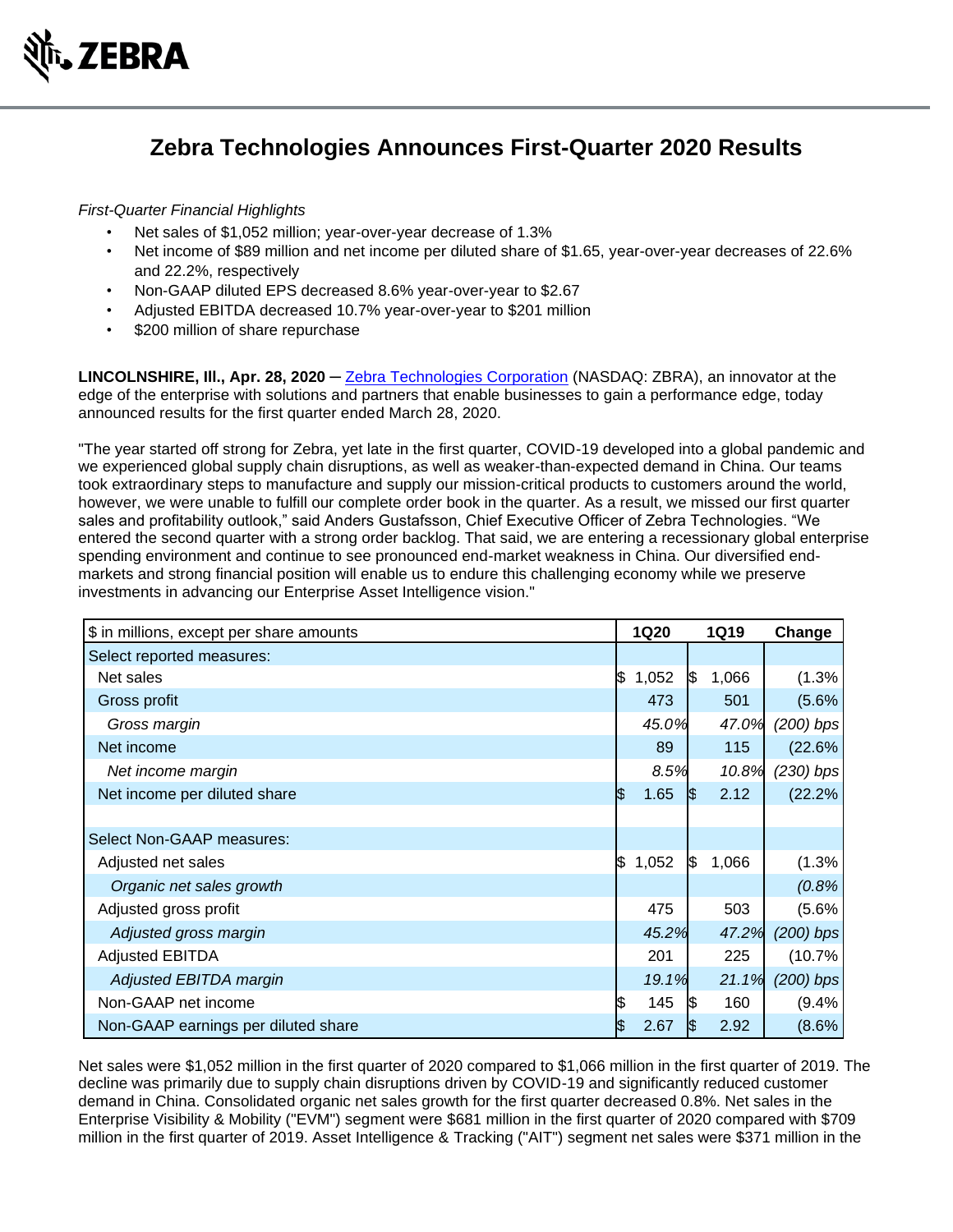

first quarter of 2020 compared to \$357 million in the prior year period. First-quarter year-over-year organic net sales decreased 2.9% in the EVM segment and increased 3.2% in the AIT segment. The supply chain disruption primarily impacted mobile computing products in the EVM segment.

First-quarter 2020 gross profit was \$473 million compared to \$501 million in the comparable prior year period. Gross margin decreased to 45.0% for the first quarter of 2020, compared to 47.0% in the prior year period. This decrease was primarily due to Section 301 List 4 tariffs (customs duties), expedited freight to mitigate COVID-19 supply chain disruption, and unfavorable business mix. Adjusted gross margin was 45.2% in the first quarter of 2020, compared to 47.2% in the prior year period.

Operating expenses decreased in the first quarter of 2020 to \$322 million from \$342 million in the prior year period primarily due to lower amortization expense, lower incentive compensation expense, and prudent cost management, partially offset by the inclusion of expenses from recently acquired businesses. Adjusted operating expenses decreased in the first quarter of 2020 to \$292 million from \$297 million in the prior year period.

Net income for the first quarter of 2020 was \$89 million, or \$1.65 per diluted share, compared to net income of \$115 million, or \$2.12 per diluted share, for the first quarter of 2019. Non-GAAP net income for the first quarter of 2020 decreased to \$145 million, or \$2.67 per diluted share, compared to \$160 million, or \$2.92 per diluted share, for the prior year period.

Adjusted EBITDA for the first quarter of 2020 decreased to \$201 million, or 19.1% of adjusted net sales, compared to \$225 million, or 21.1% of adjusted net sales, for the first quarter of 2019 primarily due to lower gross margin.

#### **Balance Sheet and Cash Flow**

As of March 28, 2020, the company had cash and cash equivalents of \$24 million and total debt of \$1,405 million.

Free cash flow was \$95 million for the first three months of 2020. The company generated \$108 million of operating cash flow and incurred capital expenditures of \$13 million.

For the first three months of 2020, the company made payments of long-term debt of \$36 million and received proceeds from the issuance of long-term debt of \$157 million, resulting in \$121 million net debt proceeds. The company made cash interest payments of \$9 million in the first quarter as compared to \$16 million in the prior year period. Additionally, the company made \$200 million of share repurchases in the first quarter under its existing share repurchase authorization.

#### **Outlook**

#### Second Quarter 2020

The company expects second-quarter 2020 net sales to decrease approximately 11% to 17% from the second quarter of 2019 due to an anticipated recessionary global environment from COVID-19. This expectation includes an approximately 50 basis point additive impact from recently acquired businesses, and an approximately 1 percentage point negative impact from foreign currency translation.

Adjusted EBITDA margin for the second quarter of 2020 is expected to be approximately 18% to 19%, which includes approximately \$5 million net incremental cost of sales attributable to tariffs, and approximately \$9 million of expenses (primarily expedited freight) to mitigate COVID-19 disruption. Non-GAAP earnings per diluted share are expected to be in the range of \$2.10 to \$2.50. This assumes an adjusted effective tax rate of approximately 16%.

#### Full-Year 2020

Given the extremely low visibility of COVID-19 impacts beyond the second quarter, the company is withdrawing its prior full-year 2020 financial outlook. The company expects net sales, adjusted EBITDA margin, and free cash flow to be lower than last year, which we are addressing through cost actions to enhance profitability and cash flow.

As previously stated, the company is diversifying the sourcing of most of its U.S. volumes out of China. Through the first nine months of 2020, these actions are expected to result in approximately \$20 million of one-time pre-tax charges plus approximately \$10 million of capital expenditures. This project is expected to be substantially complete by mid-2020 despite disruption from COVID-19 in southeast Asia.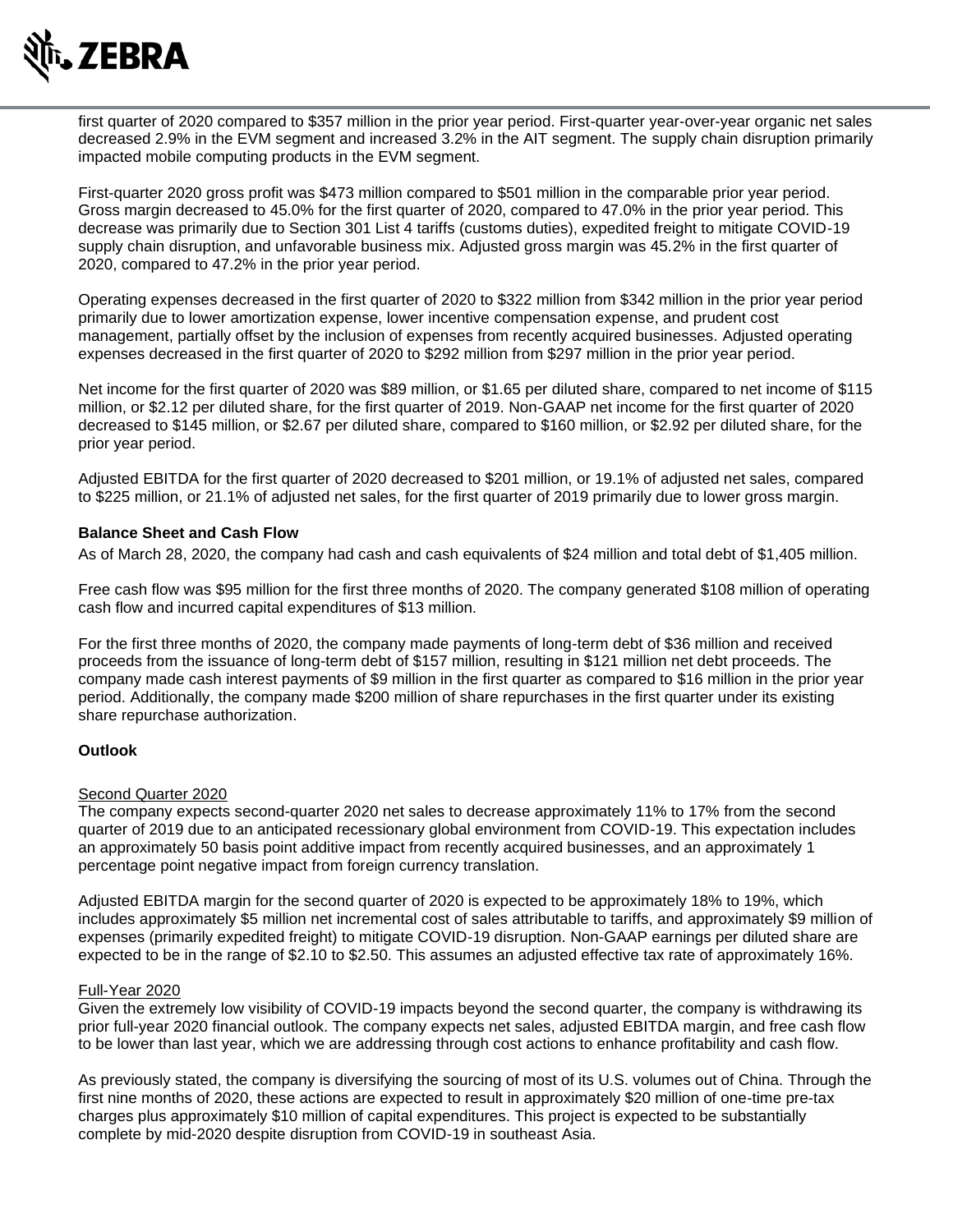

The company does not provide a reconciliation for non-GAAP estimates on a forward-looking basis where it is unable to provide a meaningful or accurate calculation or estimation of reconciling items and the information is not available without unreasonable effort. This is due to the inherent difficulty of forecasting the timing or amount of the most directly comparable forward-looking GAAP financial measure as discussed under the "Forward-Looking Statements" caption below. This would include items that have not yet occurred, are out of the company's control and/or cannot be reasonably predicted, and that would impact diluted net earnings per share. For the same reasons, the company is unable to address the probable significance of the unavailable information. Forwardlooking non-GAAP financial measures provided without the most directly comparable GAAP financial measures may vary materially from the corresponding GAAP financial measures.

#### **Conference Call Notification**

Investors are invited to listen to a live webcast of Zebra's conference call regarding the company's financial results for the first quarter of 2020. The conference call will be held today, Tuesday, Apr. 28, at 7:30 a.m. Central Time (8:30 a.m. Eastern Time). To view the webcast, visit the investor relations section of the company's website at [investors.zebra.com.](https://investors.zebra.com/)

#### **About Zebra**

Zebra (NASDAQ: ZBRA) empowers the front line of business in retail/ecommerce, manufacturing, transportation and logistics, healthcare, public sector and other industries to achieve a performance edge. With more than 10,000 partners across 100 countries, we deliver industry-tailored, end-to-end solutions that intelligently connect people, assets and data to help our customers make business-critical decisions. Our market-leading solutions elevate the shopping experience, track and manage inventory as well as improve supply chain efficiency and patient care. In 2019, Zebra ranked #166 on Forbes' list of the World's Best Employers, and the company joined the S&P 500 Index. For more information, visit www.zebra.com or sign up for our news alerts. Follow us on our [Your Edge Blog](http://www.zebra.com/blog) along with [LinkedIn,](https://www.linkedin.com/company/zebra-technologies) [Twitter](https://twitter.com/ZebraTechnology) and [Facebook.](https://www.facebook.com/ZebraTechnologiesGlobal)

#### **Forward-Looking Statements**

This press release contains forward-looking statements, as defined by the Private Securities Litigation Reform Act of 1995, including, without limitation, the statements regarding the company's outlook. Actual results may differ from those expressed or implied in the company's forward-looking statements. These statements represent estimates only as of the date they were made. Zebra undertakes no obligation, other than as may be required by law, to publicly update or revise any forward-looking statements, whether as a result of new information, future events, changed circumstances or any other reason after the date of this release.

These forward-looking statements are based on current expectations, forecasts and assumptions and are subject to the risks and uncertainties inherent in Zebra's industry, market conditions, general domestic and international economic conditions, and other factors. These factors include customer acceptance of Zebra's hardware and software products and competitors' product offerings, and the potential effects of technological changes. The continued uncertainty over future global economic conditions, the availability of credit and capital markets volatility may have adverse effects on Zebra, its suppliers and its customers. In addition, a disruption in our ability to obtain products from vendors as a result of supply chain constraints, natural disasters, public health issues (including pandemics), or other circumstances could restrict sales and negatively affect customer relationships. Profits and profitability will be affected by Zebra's ability to control manufacturing and operating costs. Because of its debt, interest rates and financial market conditions will also have an impact on results. Foreign exchange rates will have an effect on financial results because of the large percentage of our international sales. The outcome of litigation in which Zebra may be involved is another factor. The success of integrating acquisitions could also affect profitability, reported results and the company's competitive position in its industry. These and other factors could have an adverse effect on Zebra's sales, gross profit margins and results of operations and increase the volatility of our financial results. When used in this release and documents referenced, the words "anticipate," "believe," "outlook," and "expect" and similar expressions, as they relate to the company or its management, are intended to identify such forward-looking statements, but are not the exclusive means of identifying these statements. Descriptions of the risks, uncertainties and other factors that could affect the company's future operations and results can be found in Zebra's filings with the Securities and Exchange Commission, including the company's most recent Form 10-K and Form 10-Q.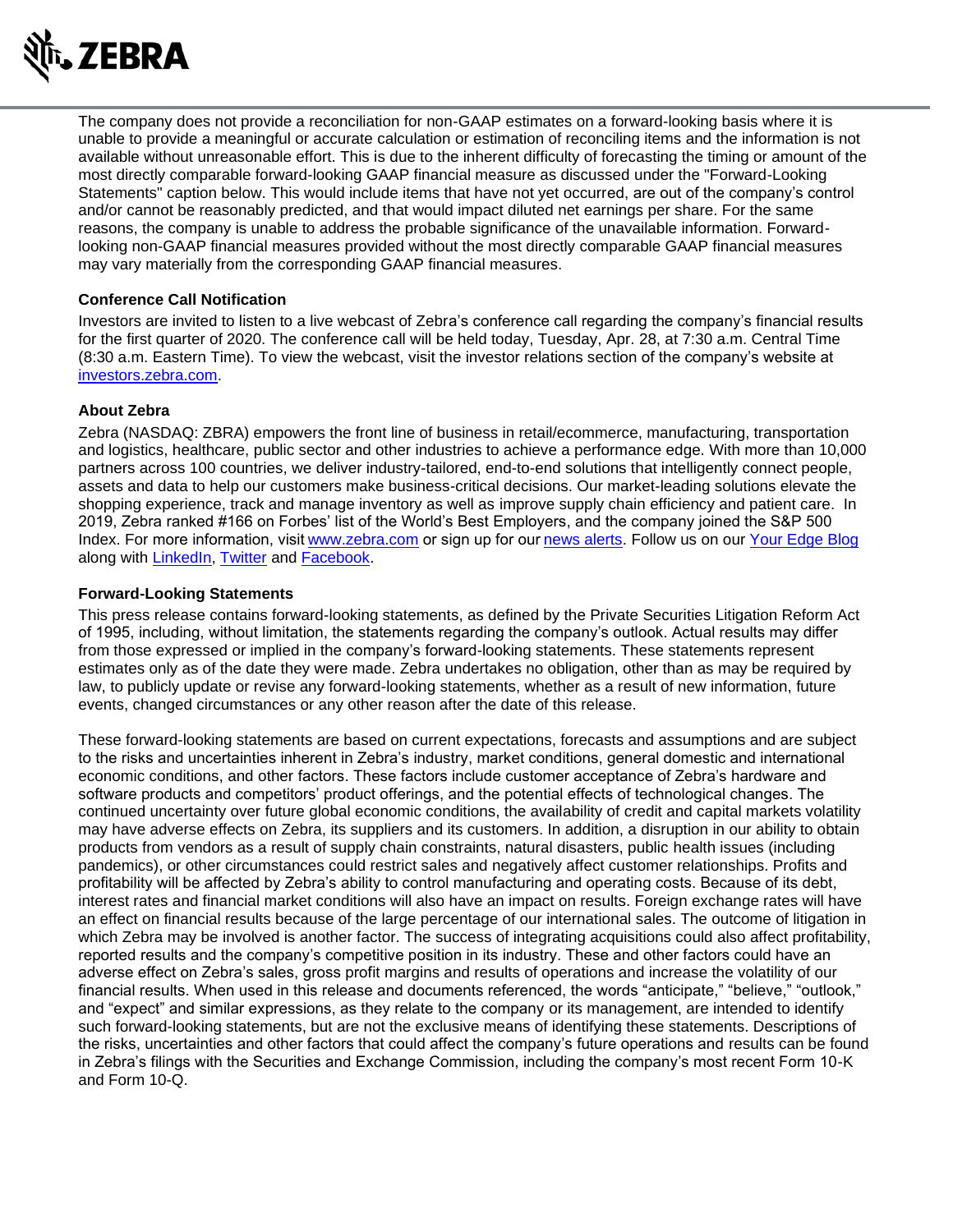

#### **Use of Non-GAAP Financial Information**

This press release contains certain Non-GAAP financial measures, consisting of "adjusted net sales," "adjusted gross profit," "EBITDA," "Adjusted EBITDA," "Non-GAAP net income," "Non-GAAP earnings per share," "free cash flow," "organic net sales growth," and "adjusted operating expenses." Management presents these measures to focus on the on-going operations and believes it is useful to investors because they enable them to perform meaningful comparisons of past and present operating results. The company believes it is useful to present non-GAAP financial measures, which exclude certain significant items, as a means to understand the performance of its ongoing operations and how management views the business. Please see the "Reconciliation of GAAP to Non-GAAP Financial Measures" tables and accompanying disclosures at the end of this press release for more detailed information regarding non-GAAP financial measures herein, including the items reflected in adjusted net earnings calculations. These measures, however, should not be construed as an alternative to any other measure of performance determined in accordance with GAAP.

The company does not provide a reconciliation for non-GAAP estimates on a forward-looking basis (including the information under "Outlook" above) where it is unable to provide a meaningful or accurate calculation or estimation of reconciling items and the information is not available without unreasonable effort. This is due to the inherent difficulty of forecasting the timing or amount of various items that have not yet occurred, are out of the company's control and/or cannot be reasonably predicted, and that would impact diluted net earnings per share, the most directly comparable forward-looking GAAP financial measure. For the same reasons, the company is unable to address the probable significance of the unavailable information. Forward-looking non-GAAP financial measures provided without the most directly comparable GAAP financial measures may vary materially from the corresponding GAAP financial measures.

As a global company, Zebra's operating results reported in U.S. dollars are affected by foreign currency exchange rate fluctuations because the underlying foreign currencies in which the company transacts change in value over time compared to the U.S. dollar; accordingly, the company presents certain organic growth financial information, which includes impacts of foreign currency translation, to provide a framework to assess how the company's businesses performed excluding the impact of foreign currency exchange rate fluctuations. Foreign currency impact represents the difference in results that are attributable to fluctuations in the currency exchange rates used to convert the results for businesses where the functional currency is not the U.S. dollar. This impact is calculated by translating current period results at the currency exchange rates used in the comparable period in the prior year, rather than the exchange rates in effect during the current period. In addition, the company excludes the impact of its foreign currency hedging program in the prior year periods. The company believes these measures should be considered a supplement to and not in lieu of the company's performance measures calculated in accordance with GAAP.

#### **Contacts**

Investors: Media: Michael Steele, CFA, IRC Therese Van Ryne Vice President, Investor Relations Director, Global Public Relations Phone: + 1 847 793 6707 Phone: + 1 847 370 2317 [msteele@zebra.com](mailto:msteele@zebra.com) [therese.vanryne@zebra.com](mailto:therese.vanryne@zebra.com)

Zebra and the stylized Zebra head are trademarks of Zebra Technologies Corporation, registered in many jurisdictions worldwide. All other trademarks are the property of their respective owners. ©2020 Zebra Technologies Corporation. All rights reserved.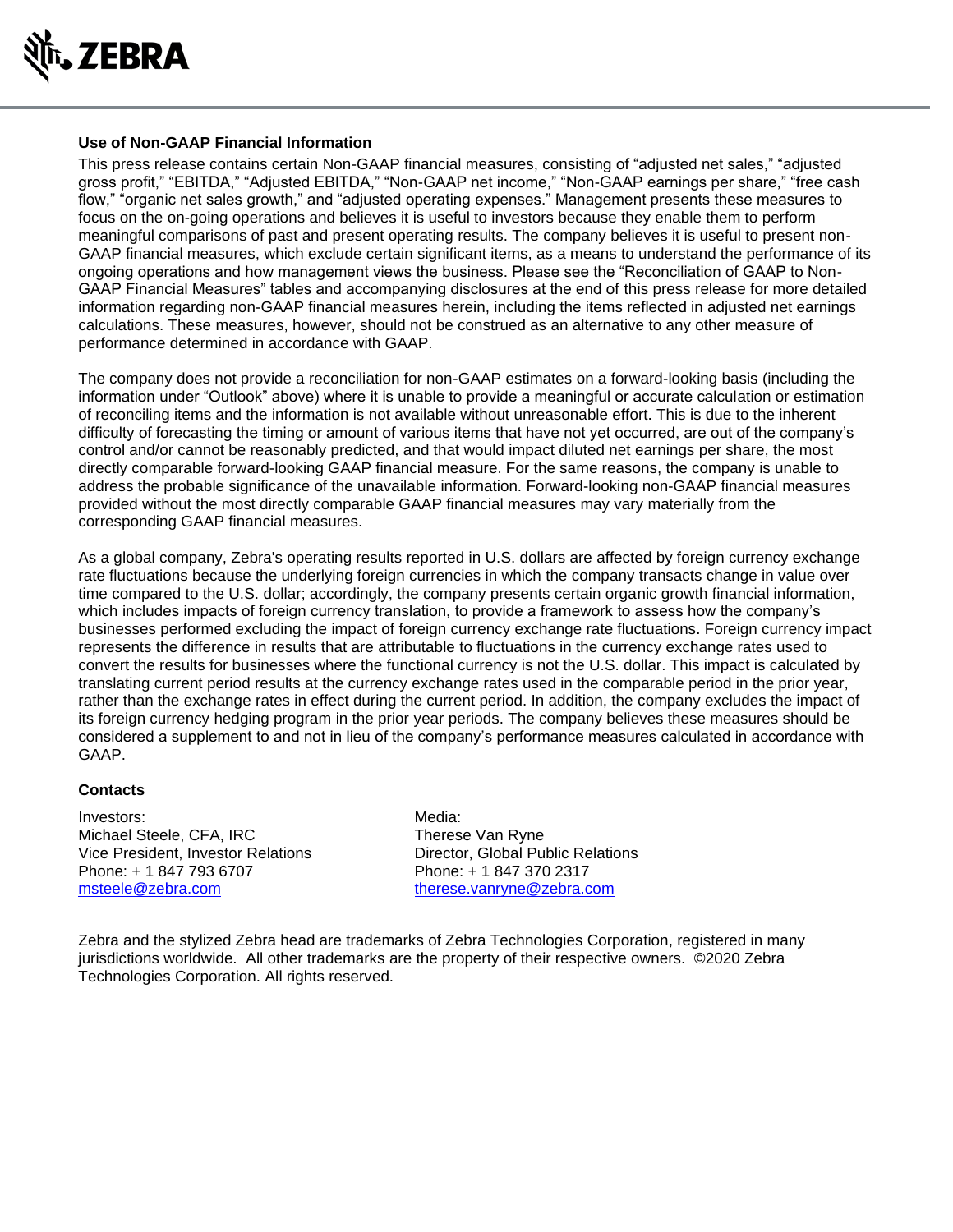# **ZEBRA TECHNOLOGIES CORPORATION AND SUBSIDIARIES CONSOLIDATED BALANCE SHEETS**

(In millions, except share data)

|                                                                                                                           | March 28,<br>2020 |             |      | December 31,<br>2019 |
|---------------------------------------------------------------------------------------------------------------------------|-------------------|-------------|------|----------------------|
|                                                                                                                           |                   | (Unaudited) |      |                      |
| Assets                                                                                                                    |                   |             |      |                      |
| Current assets:                                                                                                           |                   |             |      |                      |
| Cash and cash equivalents                                                                                                 | \$                | 24S         |      | 30                   |
| Accounts receivable, net of allowances for doubtful accounts of \$2 million as of<br>March 28, 2020 and December 31, 2019 |                   | 500         |      | 613                  |
| Inventories, net                                                                                                          |                   | 443         |      | 474                  |
| Income tax receivable                                                                                                     |                   | 36          |      | 32                   |
| Prepaid expenses and other current assets                                                                                 |                   | 48          |      | 46                   |
| <b>Total Current assets</b>                                                                                               |                   | 1,051       |      | 1,195                |
| Property, plant and equipment, net                                                                                        |                   | 257         |      | 259                  |
| Right-of-use lease assets                                                                                                 |                   | 102         |      | 107                  |
| Goodwill                                                                                                                  |                   | 2,618       |      | 2,622                |
| Other intangibles, net                                                                                                    |                   | 258         |      | 275                  |
| Deferred income taxes                                                                                                     |                   | 129         |      | 127                  |
| Other long-term assets                                                                                                    |                   | 125         |      | 126                  |
| <b>Total Assets</b>                                                                                                       | \$                | 4,540 \$    |      | 4,711                |
| Liabilities and Stockholders' Equity                                                                                      |                   |             |      |                      |
| Current liabilities:                                                                                                      |                   |             |      |                      |
| Current portion of long-term debt                                                                                         | \$                | 230         | - \$ | 197                  |
| Accounts payable                                                                                                          |                   | 447         |      | 552                  |
| <b>Accrued liabilities</b>                                                                                                |                   | 280         |      | 379                  |
| Deferred revenue                                                                                                          |                   | 252         |      | 238                  |
| Income taxes payable                                                                                                      |                   | 28          |      | 38                   |
| <b>Total Current liabilities</b>                                                                                          |                   | 1,237       |      | 1,404                |
| Long-term debt                                                                                                            |                   | 1,167       |      | 1,080                |
| Long-term lease liabilities                                                                                               |                   | 95          |      | 100                  |
| Long-term deferred revenue                                                                                                |                   | 226         |      | 221                  |
| Other long-term liabilities                                                                                               |                   | 88          |      | 67                   |
| <b>Total Liabilities</b>                                                                                                  |                   | 2,813       |      | 2,872                |
| Stockholders' Equity:                                                                                                     |                   |             |      |                      |
| Preferred stock, \$.01 par value; authorized 10,000,000 shares; none issued                                               |                   |             |      |                      |
| Class A common stock, \$.01 par value; authorized 150,000,000 shares; issued<br>72,151,857 shares                         |                   | 1           |      | 1                    |
| Additional paid-in capital                                                                                                |                   | 346         |      | 339                  |
| Treasury stock at cost, 19,086,234 and 18,148,925 shares as of March 28, 2020 and<br>December 31, 2019, respectively      |                   | (890)       |      | (689)                |
| Retained earnings                                                                                                         |                   | 2,321       |      | 2,232                |
| Accumulated other comprehensive loss                                                                                      |                   | (51)        |      | (44)                 |
| Total Stockholders' Equity                                                                                                |                   | 1,727       |      | 1,839                |
| Total Liabilities and Stockholders' Equity                                                                                | \$                | 4,540 \$    |      | 4,711                |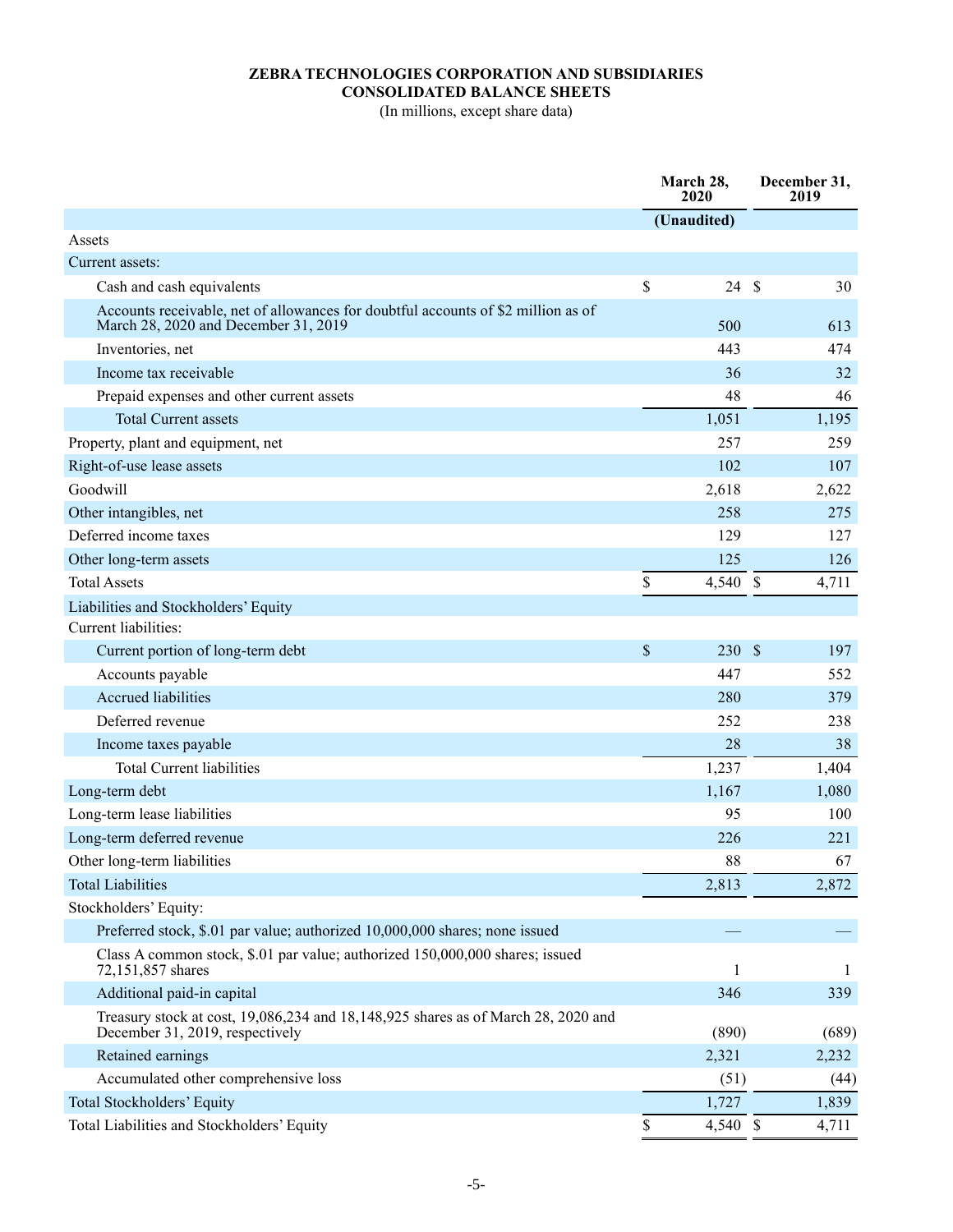# **ZEBRA TECHNOLOGIES CORPORATION AND SUBSIDIARIES CONSOLIDATED STATEMENTS OF OPERATIONS**

(In millions, except share data) (Unaudited)

|                                   |                   | <b>Three Months Ended</b> |  |  |  |
|-----------------------------------|-------------------|---------------------------|--|--|--|
|                                   | March 28,<br>2020 | March 30,<br>2019         |  |  |  |
| Net sales:                        |                   |                           |  |  |  |
| Tangible products                 | \$<br>901         | \$<br>924                 |  |  |  |
| Services and software             | 151               | 142                       |  |  |  |
| <b>Total Net sales</b>            | 1,052             | 1,066                     |  |  |  |
| Cost of sales:                    |                   |                           |  |  |  |
| Tangible products                 | 486               | 471                       |  |  |  |
| Services and software             | 93                | 94                        |  |  |  |
| Total Cost of sales               | 579               | 565                       |  |  |  |
| Gross profit                      | 473               | 501                       |  |  |  |
| Operating expenses:               |                   |                           |  |  |  |
| Selling and marketing             | 122               | 122                       |  |  |  |
| Research and development          | 105               | 111                       |  |  |  |
| General and administrative        | 74                | 76                        |  |  |  |
| Amortization of intangible assets | 16                | 28                        |  |  |  |
| Acquisition and integration costs | $\mathbf{1}$      | $\overline{4}$            |  |  |  |
| Exit and restructuring costs      | $\overline{4}$    | 1                         |  |  |  |
| <b>Total Operating expenses</b>   | 322               | 342                       |  |  |  |
| Operating income                  | 151               | 159                       |  |  |  |
| Other expenses:                   |                   |                           |  |  |  |
| Foreign exchange loss             | (3)               | (3)                       |  |  |  |
| Interest expense, net             | (45)              | (24)                      |  |  |  |
| Other, net                        |                   | (1)                       |  |  |  |
| Total Other expenses, net         | (48)              | (28)                      |  |  |  |
| Income before income tax          | 103               | 131                       |  |  |  |
| Income tax expense                | 14                | 16                        |  |  |  |
| Net income                        | $\mathbb S$<br>89 | \$<br>115                 |  |  |  |
| Basic earnings per share          | \$<br>1.66        | $\mathcal{S}$<br>2.14     |  |  |  |
| Diluted earnings per share        | \$<br>1.65        | \$<br>2.12                |  |  |  |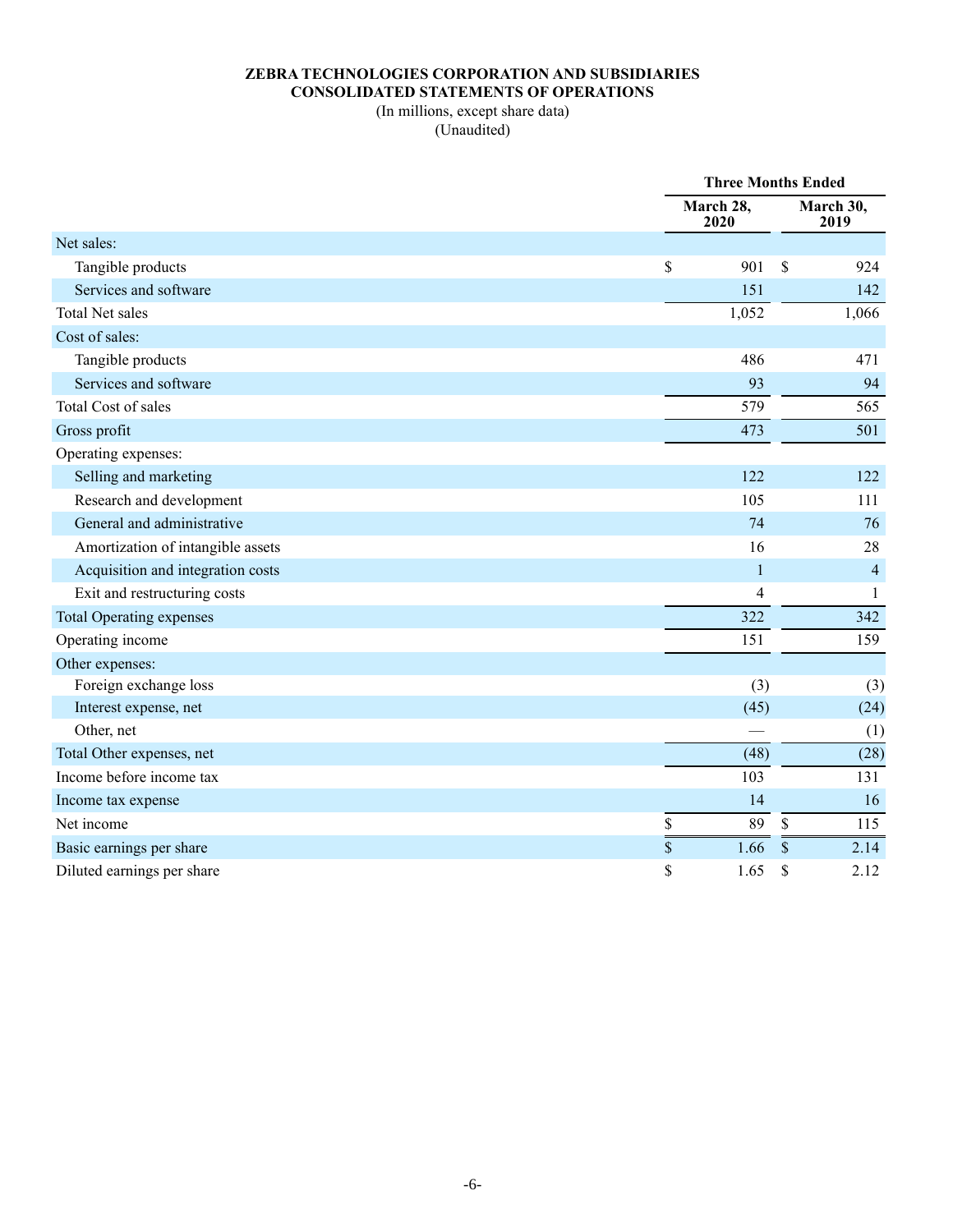# **ZEBRA TECHNOLOGIES CORPORATION AND SUBSIDIARIES CONSOLIDATED STATEMENTS OF CASH FLOWS**

# (In millions)

(Unaudited)

|                                                                                                 | <b>Three Months Ended</b> |                   |      |                   |
|-------------------------------------------------------------------------------------------------|---------------------------|-------------------|------|-------------------|
|                                                                                                 |                           | March 28,<br>2020 |      | March 30,<br>2019 |
| Cash flows from operating activities:                                                           |                           |                   |      |                   |
| Net income                                                                                      | \$                        | 89                | - \$ | 115               |
| Adjustments to reconcile net income to net cash provided by operating activities:               |                           |                   |      |                   |
| Depreciation and amortization                                                                   |                           | 34                |      | 47                |
| Amortization of debt issuance costs and discounts                                               |                           | $\mathbf{1}$      |      | $\mathbf{1}$      |
| Share-based compensation                                                                        |                           | 7                 |      | 10                |
| Deferred income taxes                                                                           |                           | (2)               |      | (10)              |
| Unrealized loss on forward interest rate swaps                                                  |                           | 34                |      | 8                 |
| Other, net                                                                                      |                           | (1)               |      | $\mathbf{1}$      |
| Changes in operating assets and liabilities:                                                    |                           |                   |      |                   |
| Accounts receivable, net                                                                        |                           | 108               |      | 28                |
| Inventories, net                                                                                |                           | 33                |      | 23                |
| Other assets                                                                                    |                           | (4)               |      | (10)              |
| Accounts payable                                                                                |                           | (109)             |      | (97)              |
| <b>Accrued liabilities</b>                                                                      |                           | (87)              |      | (94)              |
| Deferred revenue                                                                                |                           | 19                |      | 18                |
| Income taxes                                                                                    |                           | (16)              |      | $\overline{2}$    |
| Other operating activities                                                                      |                           | $\overline{2}$    |      |                   |
| Net cash provided by operating activities                                                       |                           | 108               |      | 42                |
| Cash flows from investing activities:                                                           |                           |                   |      |                   |
| Purchases of property, plant and equipment                                                      |                           | (13)              |      | (15)              |
| Acquisition of businesses, net of cash acquired                                                 |                           |                   |      | (179)             |
| Proceeds from sale of long-term investments                                                     |                           |                   |      | 10                |
| Purchases of long-term investments                                                              |                           | (2)               |      |                   |
| Net cash used in investing activities                                                           |                           | (15)              |      | (184)             |
| Cash flows from financing activities:                                                           |                           |                   |      |                   |
| Payments of long-term debt                                                                      |                           | (36)              |      | (37)              |
| Proceeds from issuance of long-term debt                                                        |                           | 157               |      | 183               |
| Payments for repurchases of common stock                                                        |                           | (200)             |      |                   |
| Net payments related to share-based compensation plans                                          |                           | (1)               |      | 3                 |
| Change in unremitted cash collections from servicing factored receivables                       |                           | (22)              |      | 12                |
| Other financing activities                                                                      |                           | 4                 |      |                   |
| Net cash (used in) provided by financing activities                                             |                           | (98)              |      | 161               |
|                                                                                                 |                           |                   |      |                   |
| Effect of exchange rate changes on cash<br>Net (decrease) increase in cash and cash equivalents |                           | (1)<br>(6)        |      | (2)<br>17         |
| Cash and cash equivalents at beginning of period                                                |                           | 30                |      | 44                |
| Cash and cash equivalents at end of period                                                      | \$                        | 24S               |      | 61                |
| Supplemental disclosures of cash flow information:                                              |                           |                   |      |                   |
| Income taxes paid                                                                               | \$                        | 30S               |      | 22                |
| Interest paid                                                                                   | \$                        | 9S                |      | 16                |
|                                                                                                 |                           |                   |      |                   |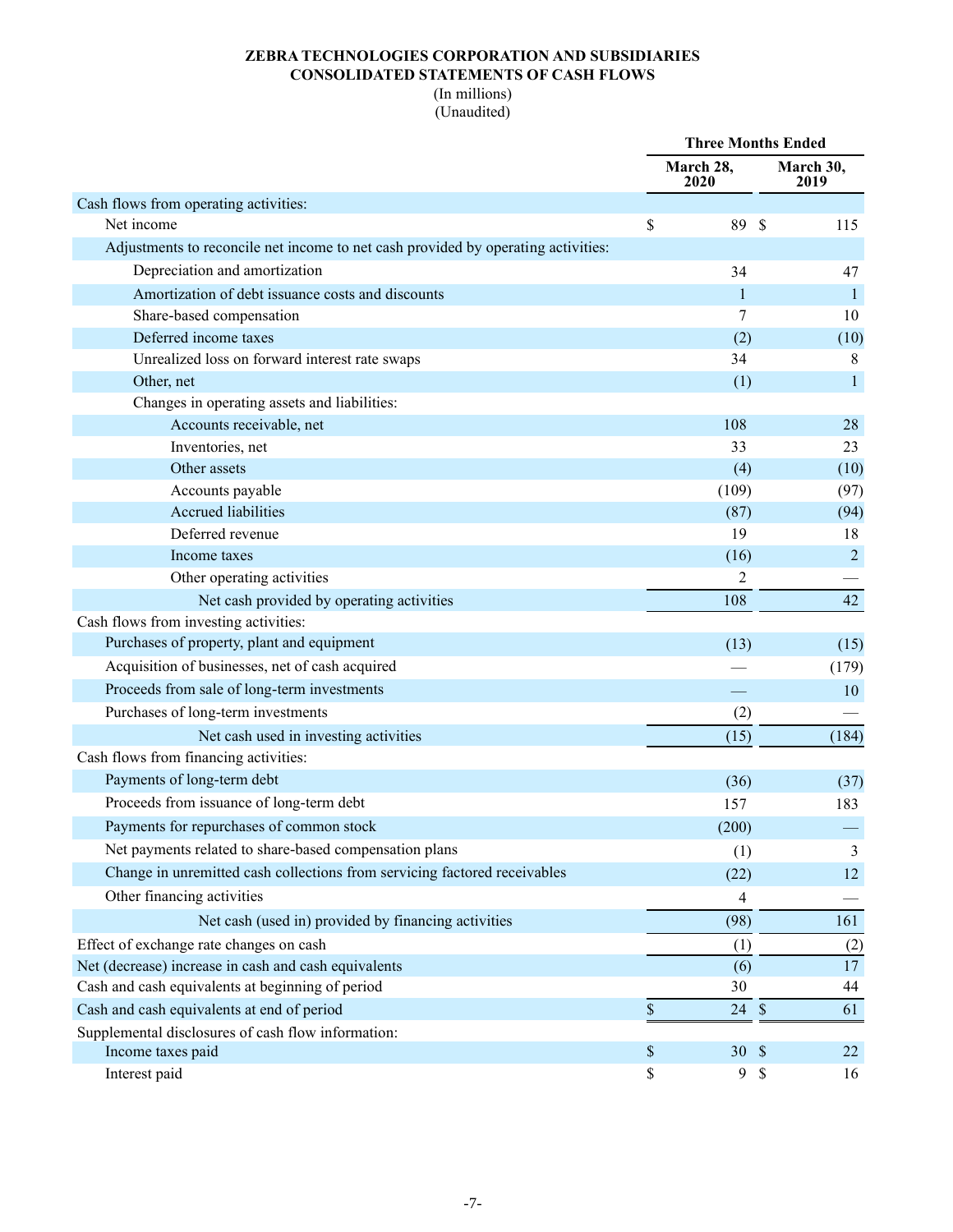#### **ZEBRA TECHNOLOGIES CORPORATION AND SUBSIDIARIES RECONCILIATION OF ORGANIC NET SALES GROWTH** (Unaudited)

|                                                       |          | <b>Three Months Ended</b> |              |  |  |  |  |
|-------------------------------------------------------|----------|---------------------------|--------------|--|--|--|--|
|                                                       |          | <b>March 28, 2020</b>     |              |  |  |  |  |
|                                                       | AIT      | <b>EVM</b>                | Consolidated |  |  |  |  |
| Reported GAAP Consolidated Net sales growth           | $3.9\%$  | $(3.9)\%$                 | $(1.3)\%$    |  |  |  |  |
| Adjustments:                                          |          |                           |              |  |  |  |  |
| Impact of foreign currency translation <sup>(1)</sup> | $1.2 \%$ | $1.5\%$                   | 1.4 $\%$     |  |  |  |  |
| Impact of acquisitions $(2)$                          | (1.9)%   | $(0.5)\%$                 | (0.9)%       |  |  |  |  |
| Organic Net sales growth                              | $3.2 \%$ | $(2.9)\%$                 | (0.8)%       |  |  |  |  |

(1) Operating results reported in U.S. Dollars are affected by foreign currency exchange rate fluctuations. Foreign currency translation impact represents the difference in results that are attributable to fluctuations in the currency exchange rates used to convert the results for businesses where the functional currency is not the U.S. Dollar. This impact is calculated by translating the current period results at the currency exchange rates used in the comparable prior year period, inclusive of the Company's foreign currency hedging program.

(2) For purposes of computing Organic Net sales, amounts directly attributable to the Temptime acquisition (included in our consolidated results beginning February 21, 2019), Profitect acquisition (included in our consolidated results beginning May 31, 2019), and Cortexica acquisition (included in our consolidated results beginning November 5, 2019) are excluded for twelve months following the respective acquisition dates.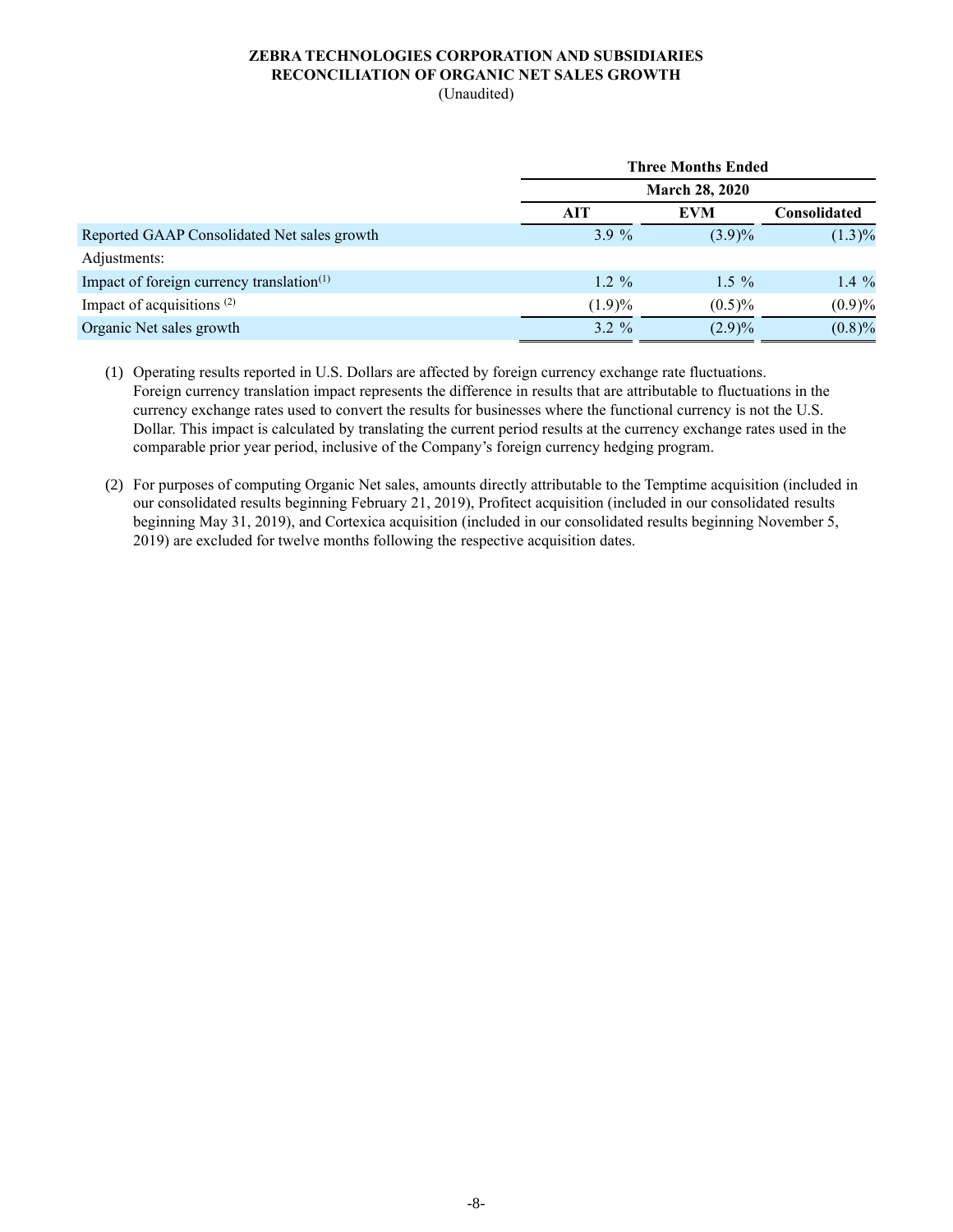#### **ZEBRA TECHNOLOGIES CORPORATION AND SUBSIDIARIES RECONCILIATION OF GAAP TO NON-GAAP GROSS MARGIN**

(In millions) (Unaudited)

|                                      | <b>Three Months Ended</b> |       |              |            |                           |                       |              |       |               |            |              |                     |
|--------------------------------------|---------------------------|-------|--------------|------------|---------------------------|-----------------------|--------------|-------|---------------|------------|--------------|---------------------|
|                                      | <b>March 28, 2020</b>     |       |              |            |                           | <b>March 30, 2019</b> |              |       |               |            |              |                     |
|                                      |                           | AIT   |              | <b>EVM</b> |                           | Consolidated          |              | AIT   |               | <b>EVM</b> |              | <b>Consolidated</b> |
| <b>GAAP</b>                          |                           |       |              |            |                           |                       |              |       |               |            |              |                     |
| Reported Net sales                   | $\mathbb{S}$              | 371   | $\mathbb{S}$ | 681        | $\boldsymbol{\mathsf{S}}$ | 1,052                 | <sup>S</sup> | 357   | $\mathbb{S}$  | 709        | \$           | 1,066               |
| Reported Gross profit <sup>(1)</sup> |                           | 181   |              | 293        |                           | 473                   |              | 184   |               | 318        |              | 501                 |
| Gross Margin                         |                           | 48.8% |              | 43.0%      |                           | 45.0%                 |              | 51.5% |               | 44.9%      |              | 47.0%               |
|                                      |                           |       |              |            |                           |                       |              |       |               |            |              |                     |
|                                      |                           |       |              |            |                           |                       |              |       |               |            |              |                     |
| Non-GAAP                             |                           |       |              |            |                           |                       |              |       |               |            |              |                     |
| <b>Adjusted Net sales</b>            | \$                        | 371   | $\mathbb{S}$ | 681        | \$                        | 1,052                 | <sup>S</sup> | 357   | $\mathcal{S}$ | 709        | $\mathbb{S}$ | 1,066               |
| Adjusted Gross profit <sup>(2)</sup> |                           | 181   |              | 294        |                           | 475                   |              | 184   |               | 319        |              | 503                 |
| <b>Adjusted Gross Margin</b>         |                           | 48.8% |              | 43.2%      |                           | 45.2%                 |              | 51.5% |               | 45.0%      |              | 47.2%               |

(1) Consolidated results include corporate eliminations related to business acquisitions that are not reported in segment results.

(2) Adjusted Gross profit excludes purchase accounting adjustments and share-based compensation expense.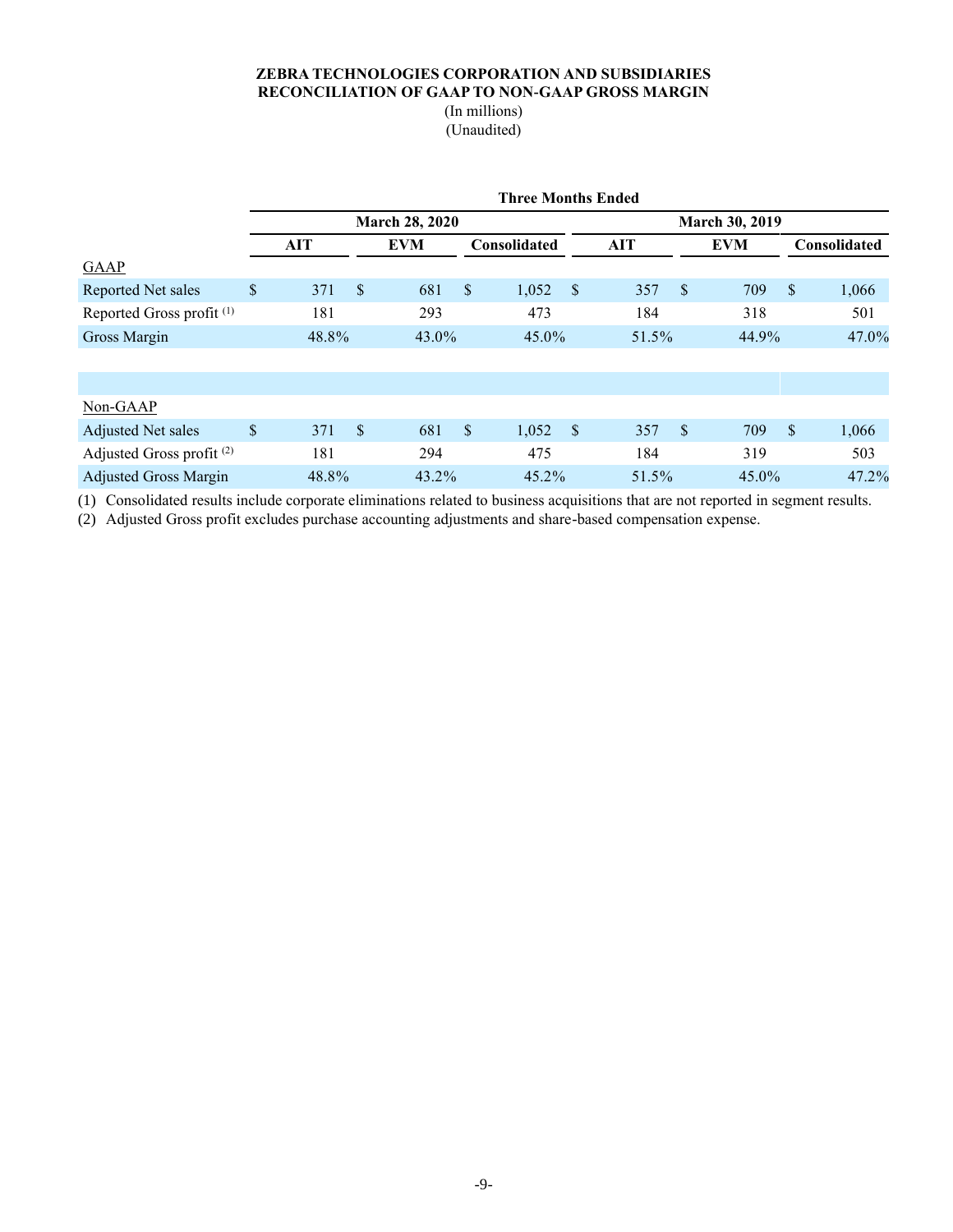#### **ZEBRA TECHNOLOGIES CORPORATION AND SUBSIDIARIES RECONCILIATION OF GAAP TO NON-GAAP NET INCOME**

(In millions, except share data) (Unaudited)

|                                                            | <b>Three Months Ended</b> |                           |                   |  |
|------------------------------------------------------------|---------------------------|---------------------------|-------------------|--|
|                                                            | March 28,<br>2020         |                           | March 30,<br>2019 |  |
| <b>Net income</b>                                          | \$<br>89                  | $\mathcal{S}$             | 115               |  |
| Adjustments to Cost of sales <sup>(1)</sup>                |                           |                           |                   |  |
| Purchase accounting adjustments                            |                           |                           | $\mathbf{1}$      |  |
| Share-based compensation                                   | 1                         |                           | $\mathbf{1}$      |  |
| Product sourcing diversification initiative                | $\,1\,$                   |                           |                   |  |
| <b>Total adjustments to Cost of sales</b>                  | $\overline{c}$            |                           | $\overline{2}$    |  |
| Adjustments to Operating expenses <sup>(1)</sup>           |                           |                           |                   |  |
| Amortization of intangible assets                          | 16                        |                           | 28                |  |
| Acquisition and integration costs                          | $\mathbf{1}$              |                           | $\overline{4}$    |  |
| Share-based compensation                                   | 5                         |                           | 12                |  |
| Exit and restructuring costs                               | $\overline{4}$            |                           | $\mathbf{1}$      |  |
| Product sourcing diversification initiative                | $\overline{4}$            |                           |                   |  |
| <b>Total adjustments to Operating expenses</b>             | 30                        |                           | 45                |  |
| Adjustments to Other expenses, net <sup>(1)</sup>          |                           |                           |                   |  |
| Amortization of debt issuance costs and discounts          | $\mathbf{1}$              |                           | $\mathbf{1}$      |  |
| Investment gain                                            |                           |                           | $\mathbf{1}$      |  |
| Foreign exchange loss                                      | 3                         |                           | $\overline{3}$    |  |
| Forward interest rate swaps loss                           | 35                        |                           | $\,8\,$           |  |
| Total adjustments to Other expenses, net                   | 39                        |                           | 13                |  |
| Income tax effect of adjustments <sup>(2)</sup>            |                           |                           |                   |  |
| Reported income tax expense                                | 14                        |                           | 16                |  |
| Adjusted income tax                                        | (29)                      |                           | (31)              |  |
| Total adjustments to income tax                            | (15)                      |                           | (15)              |  |
| Total adjustments                                          | 56                        |                           | 45                |  |
| <b>Non-GAAP Net income</b>                                 | \$<br>145 \$              |                           | 160               |  |
| GAAP earnings per share                                    |                           |                           |                   |  |
| Basic                                                      | \$<br>1.66                | $\mathbb{S}$              | 2.14              |  |
| Diluted                                                    | \$<br>1.65                | $\mathbb S$               | 2.12              |  |
| Non-GAAP earnings per share                                |                           |                           |                   |  |
| <b>Basic</b>                                               | \$<br>2.70                | $\boldsymbol{\mathsf{S}}$ | 2.96              |  |
| Diluted                                                    | \$<br>2.67                | $\mathbf{\underline{\$}}$ | 2.92              |  |
|                                                            |                           |                           |                   |  |
| Basic weighted average shares outstanding                  | 53,760,873                |                           | 53,905,426        |  |
| Diluted weighted average and equivalent shares outstanding | 54,318,044                |                           | 54,554,868        |  |

(1) Presented on a pre-tax basis.

(2) Represents adjustments to the GAAP income tax expense commensurate with pre-tax non-GAAP adjustments (including the resulting impacts to U.S. BEAT/GILTI provisions) and to exclude the impacts of certain discrete income tax items.